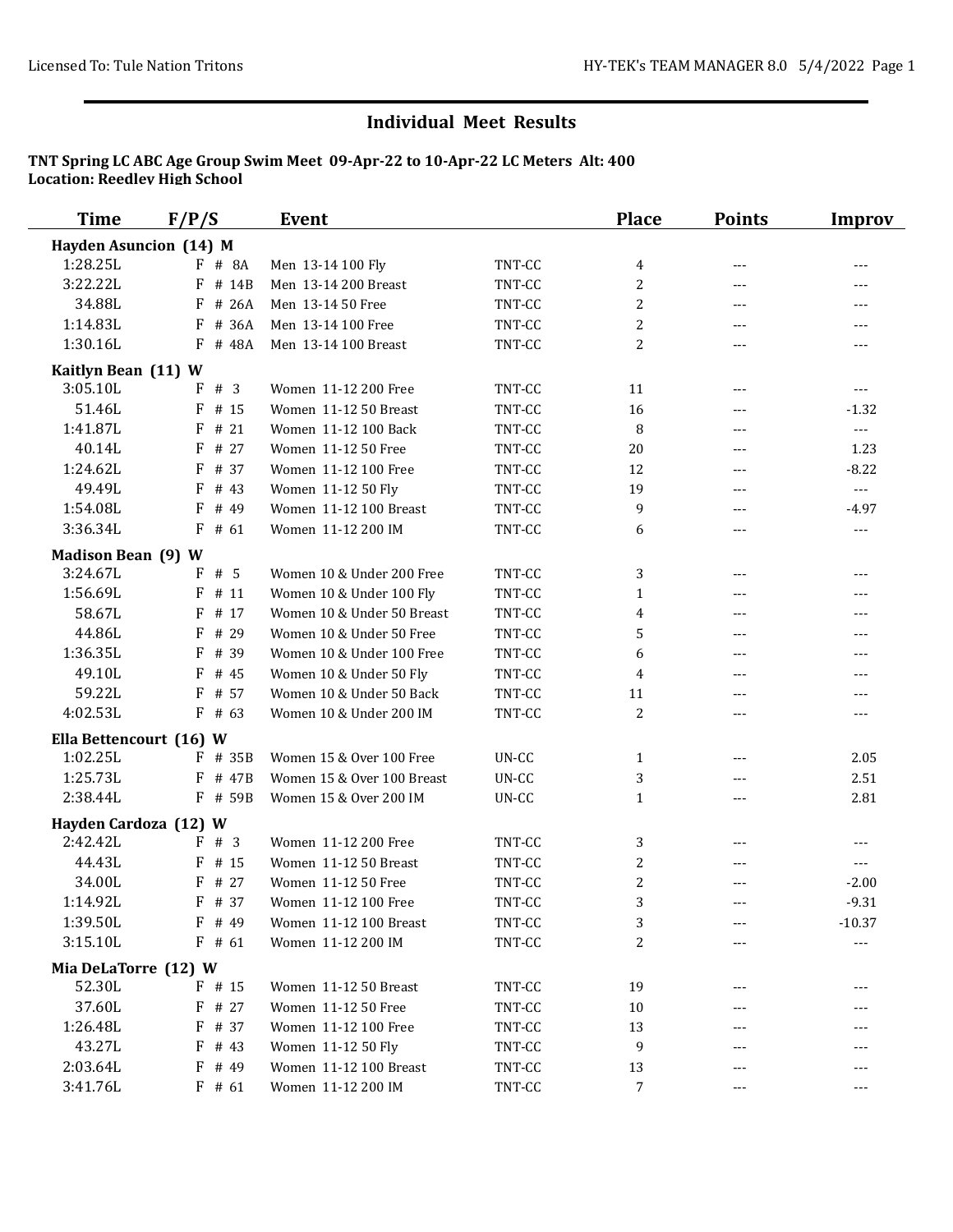| <b>Time</b>            | F/P/S      | <b>Event</b>               |        | <b>Place</b> | <b>Points</b>        | <b>Improv</b>                                                                                                                                                                                                                                                                                                                                                                                |
|------------------------|------------|----------------------------|--------|--------------|----------------------|----------------------------------------------------------------------------------------------------------------------------------------------------------------------------------------------------------------------------------------------------------------------------------------------------------------------------------------------------------------------------------------------|
| Brody Diaz (9) M       |            |                            |        |              |                      |                                                                                                                                                                                                                                                                                                                                                                                              |
| 55.69L                 | $F$ # 18   | Men 10 & Under 50 Breast   | TNT-CC | 4            | $---$                | $---$                                                                                                                                                                                                                                                                                                                                                                                        |
| 42.25L                 | # 30<br>F  | Men 10 & Under 50 Free     | TNT-CC | 6            | $\qquad \qquad - -$  | $---$                                                                                                                                                                                                                                                                                                                                                                                        |
| 52.03L                 | F<br># 46  | Men 10 & Under 50 Fly      | TNT-CC | 3            | $---$                | $---$                                                                                                                                                                                                                                                                                                                                                                                        |
| 2:15.39L DQ            | $F$ # 52   | Men 10 & Under 100 Breast  | TNT-CC | ---          | $\qquad \qquad - -$  | ---                                                                                                                                                                                                                                                                                                                                                                                          |
| 56.42L                 | F # 58     | Men 10 & Under 50 Back     | TNT-CC | 3            | $---$                | $---$                                                                                                                                                                                                                                                                                                                                                                                        |
| Riley Diaz (11) W      |            |                            |        |              |                      |                                                                                                                                                                                                                                                                                                                                                                                              |
| 1:34.55L               | F#9        | Women 11-12 100 Fly        | TNT-CC | 2            | $---$                | $---$                                                                                                                                                                                                                                                                                                                                                                                        |
| 48.63L                 | $F$ # 15   | Women 11-12 50 Breast      | TNT-CC | 8            | $\qquad \qquad - -$  | $---$                                                                                                                                                                                                                                                                                                                                                                                        |
| 1:40.02L               | F<br>#21   | Women 11-12 100 Back       | TNT-CC | 7            | $---$                | $\cdots$                                                                                                                                                                                                                                                                                                                                                                                     |
| 39.07L                 | # 27<br>F  | Women 11-12 50 Free        | TNT-CC | 14           | $---$                | $\cdots$                                                                                                                                                                                                                                                                                                                                                                                     |
| 40.01L                 | F<br># 43  | Women 11-12 50 Fly         | TNT-CC | 3            | $- - -$              | $---$                                                                                                                                                                                                                                                                                                                                                                                        |
| 44.92L                 | F<br># 55  | Women 11-12 50 Back        | TNT-CC | 8            | $---$                | $\cdots$                                                                                                                                                                                                                                                                                                                                                                                     |
| Samantha Dolan (13) W  |            |                            |        |              |                      |                                                                                                                                                                                                                                                                                                                                                                                              |
| 2:46.70L               | # 1A<br>F  | Women 13-14 200 Free       | TNT-CC | 2            | $---$                | $---$                                                                                                                                                                                                                                                                                                                                                                                        |
| 1:21.95L               | F<br># 7A  | Women 13-14 100 Fly        | TNT-CC | $\mathbf{1}$ | $---$                | $-0.08$                                                                                                                                                                                                                                                                                                                                                                                      |
| 1:34.10L               | # 47A<br>F | Women 13-14 100 Breast     | TNT-CC | 3            | $---$                | $-1.30$                                                                                                                                                                                                                                                                                                                                                                                      |
| 2:57.52L               | F # 59A    | Women 13-14 200 IM         | TNT-CC | $\mathbf{1}$ | ---                  | $\overline{a}$                                                                                                                                                                                                                                                                                                                                                                               |
| Vivian Dolan (11) W    |            |                            |        |              |                      |                                                                                                                                                                                                                                                                                                                                                                                              |
| 51.79L                 | F<br># 15  | Women 11-12 50 Breast      | TNT-CC | 17           | $---$                | $---$                                                                                                                                                                                                                                                                                                                                                                                        |
| 39.78L                 | F<br># 27  | Women 11-12 50 Free        | TNT-CC | 18           | $\sim$ $\sim$ $\sim$ | ---                                                                                                                                                                                                                                                                                                                                                                                          |
| 42.08L                 | F<br># 43  | Women 11-12 50 Fly         | TNT-CC | 8            | $---$                | $---$                                                                                                                                                                                                                                                                                                                                                                                        |
| 49.85L                 | $F$ # 55   | Women 11-12 50 Back        | TNT-CC | 15           | $---$                | $---$                                                                                                                                                                                                                                                                                                                                                                                        |
| Isaak Ensz (11) M      |            |                            |        |              |                      |                                                                                                                                                                                                                                                                                                                                                                                              |
| 2:36.50L               | F # 4      | Men 11-12 200 Free         | TNT-CC | 2            | $\qquad \qquad - -$  | $-19.67$                                                                                                                                                                                                                                                                                                                                                                                     |
| 1:23.11L               | F # 10     | Men 11-12 100 Fly          | TNT-CC | 1            | $\cdots$             | $\frac{1}{2} \frac{1}{2} \frac{1}{2} \frac{1}{2} \frac{1}{2} \frac{1}{2} \frac{1}{2} \frac{1}{2} \frac{1}{2} \frac{1}{2} \frac{1}{2} \frac{1}{2} \frac{1}{2} \frac{1}{2} \frac{1}{2} \frac{1}{2} \frac{1}{2} \frac{1}{2} \frac{1}{2} \frac{1}{2} \frac{1}{2} \frac{1}{2} \frac{1}{2} \frac{1}{2} \frac{1}{2} \frac{1}{2} \frac{1}{2} \frac{1}{2} \frac{1}{2} \frac{1}{2} \frac{1}{2} \frac{$ |
| 1:26.94L               | F<br># 22  | Men 11-12 100 Back         | TNT-CC | 3            | $---$                | $-6.26$                                                                                                                                                                                                                                                                                                                                                                                      |
| 32.99L                 | F # 28     | Men 11-12 50 Free          | TNT-CC | $\mathbf{1}$ | $-$                  | $-3.81$                                                                                                                                                                                                                                                                                                                                                                                      |
| Natalie Ensz (9) W     |            |                            |        |              |                      |                                                                                                                                                                                                                                                                                                                                                                                              |
| 1:18.68L               | F # 17     | Women 10 & Under 50 Breast | TNT-CC | 20           | ---                  | ---                                                                                                                                                                                                                                                                                                                                                                                          |
| 2:17.50L               | F<br># 23  | Women 10 & Under 100 Back  | TNT-CC | 16           | ---                  | $- - -$                                                                                                                                                                                                                                                                                                                                                                                      |
| 57.91L                 | $F$ # 29   | Women 10 & Under 50 Free   | TNT-CC | 22           | $---$                | $---$                                                                                                                                                                                                                                                                                                                                                                                        |
| Cebria Freeborn (11) W |            |                            |        |              |                      |                                                                                                                                                                                                                                                                                                                                                                                              |
| 53.49L                 | $F$ # 15   | Women 11-12 50 Breast      | TNT-CC | 21           | ---                  |                                                                                                                                                                                                                                                                                                                                                                                              |
| 1:42.21L               | $F$ # 21   | Women 11-12 100 Back       | TNT-CC | 9            |                      | ---                                                                                                                                                                                                                                                                                                                                                                                          |
| 38.11L                 | F<br># 27  | Women 11-12 50 Free        | TNT-CC | 11           | ---                  | $-0.86$                                                                                                                                                                                                                                                                                                                                                                                      |
| 1:28.99L               | F<br># 37  | Women 11-12 100 Free       | TNT-CC | $17\,$       | ---                  | $---$                                                                                                                                                                                                                                                                                                                                                                                        |
| 45.09L                 | F<br># 43  | Women 11-12 50 Fly         | TNT-CC | 14           | $---$                | $---$                                                                                                                                                                                                                                                                                                                                                                                        |
| 2:03.51L               | F # 49     | Women 11-12 100 Breast     | TNT-CC | 12           | $\qquad \qquad - -$  | $---$                                                                                                                                                                                                                                                                                                                                                                                        |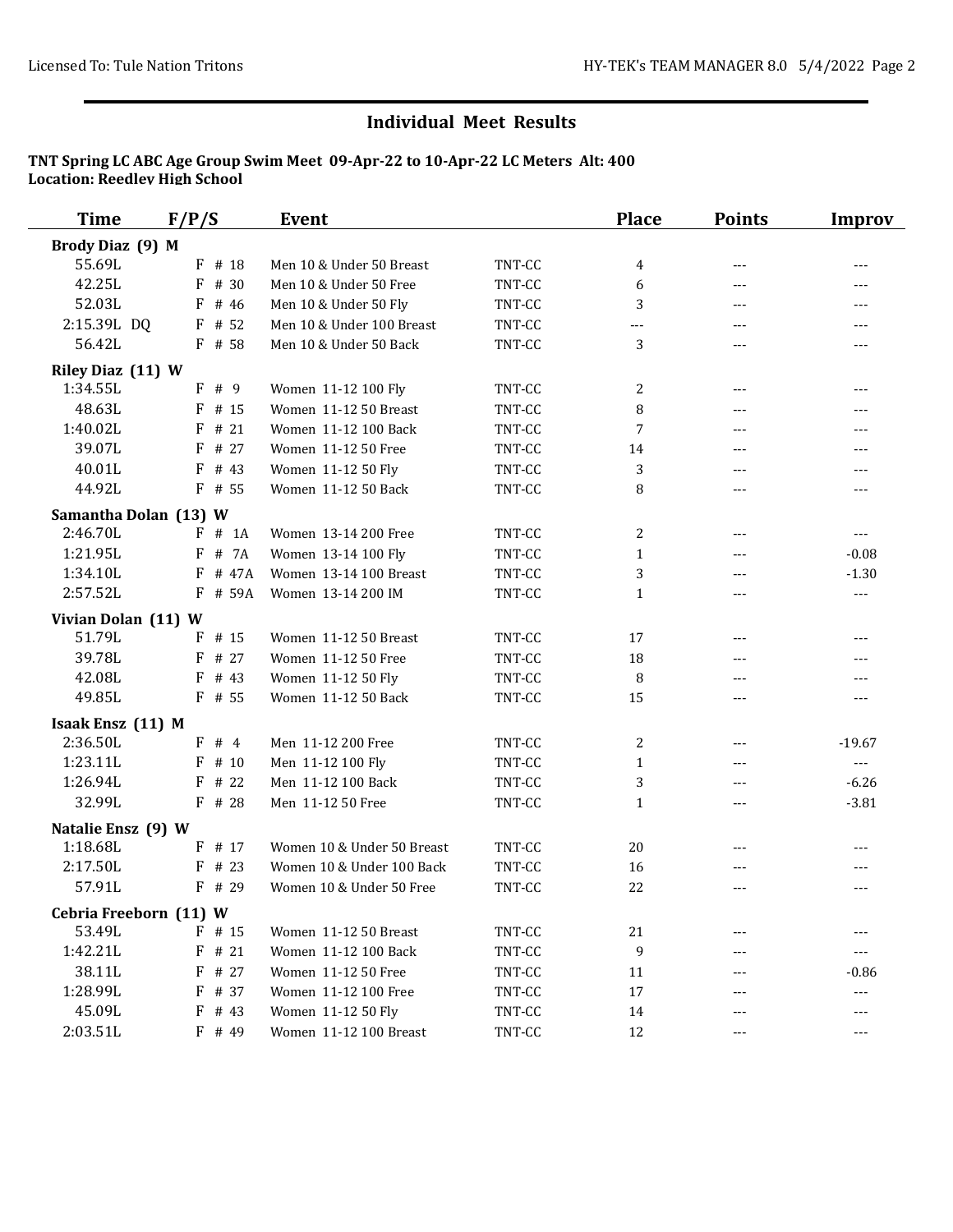| <b>Time</b>                       | F/P/S                          | <b>Event</b>             |        | <b>Place</b>                 | <b>Points</b>       | <b>Improv</b> |
|-----------------------------------|--------------------------------|--------------------------|--------|------------------------------|---------------------|---------------|
| Jasleen Gill (14) W               |                                |                          |        |                              |                     |               |
| 2:52.79L                          | F<br>$#$ 1A                    | Women 13-14 200 Free     | TNT-CC | 4                            | $\qquad \qquad - -$ | ---           |
| 3:55.52L                          | F<br># 13B                     | Women 13-14 200 Breast   | TNT-CC | 3                            | $---$               | $---$         |
| 1:33.42L                          | F<br># 19A                     | Women 13-14 100 Back     | TNT-CC | 3                            | ---                 | $---$         |
| 36.42L                            | # 25A<br>F                     | Women 13-14 50 Free      | TNT-CC | 5                            | $---$               | ---           |
| 1:18.69L                          | F<br># 35A                     | Women 13-14 100 Free     | TNT-CC | 5                            | $---$               |               |
| 1:49.78L                          | # 47A<br>F                     | Women 13-14 100 Breast   | TNT-CC | 4                            | $- - -$             | $- - -$       |
| 3:18.70L                          | $F$ # 53B                      | Women 13-14 200 Back     | TNT-CC | 3                            | $-$                 | $ -$          |
| Rachan Gill (13) M                |                                |                          |        |                              |                     |               |
| 2:59.55L                          | F # 2A                         | Men 13-14 200 Free       | TNT-CC | 5                            | $\cdots$            | $ -$          |
| 4:14.90L                          | $F$ # 14B                      | Men 13-14 200 Breast     | TNT-CC | 3                            | $---$               | $---$         |
| 1:42.08L                          | F<br># 20A                     | Men 13-14 100 Back       | TNT-CC | 3                            | $-$                 | $-$ - $-$     |
| 36.40L                            | # 26A<br>F                     | Men 13-14 50 Free        | TNT-CC | 4                            | $---$               | $---$         |
| 1:23.87L                          | # 36A<br>F                     | Men 13-14 100 Free       | TNT-CC | 5                            | $---$               | $---$         |
| 1:57.84L                          | F<br># 48A                     | Men 13-14 100 Breast     | TNT-CC | 7                            | $- - -$             | $---$         |
| 3:36.56L                          | $F$ # 54B                      | Men 13-14 200 Back       | TNT-CC | 3                            | ---                 | ---           |
|                                   | <b>Agustin Gonzalez (12) M</b> |                          |        |                              |                     |               |
| 1:38.69L                          | $F$ # 38                       | Men 11-12 100 Free       | TNT-CC | 5                            | $---$               | $---$         |
| 59.71L                            | $F$ # 44                       | Men 11-12 50 Fly         | TNT-CC | 3                            | $---$               |               |
| Danielle Hager (13) W             |                                |                          |        |                              |                     |               |
| 3:05.43L                          | F # 1A                         | Women 13-14 200 Free     | TNT-CC | 6                            | $- - -$             | $- - -$       |
| 1:31.50L                          | F # 19A                        | Women 13-14 100 Back     | TNT-CC | $\mathbf{1}$                 | ---                 | $-23.54$      |
| Katie Heinks (13) W               |                                |                          |        |                              |                     |               |
| 1:45.50L                          | F<br># 19A                     | Women 13-14 100 Back     | TNT-CC | 6                            | $---$               | $---$         |
| 39.24L                            | # 25A<br>F                     | Women 13-14 50 Free      | TNT-CC | 7                            | $\qquad \qquad - -$ | $-8.49$       |
| 1:26.80L                          | F # 35A                        | Women 13-14 100 Free     | TNT-CC | 8                            | $---$               | $-22.40$      |
| 1:52.29L                          | $F$ # 47A                      | Women 13-14 100 Breast   | TNT-CC | 5                            | $---$               | $-20.73$      |
|                                   |                                |                          |        |                              |                     |               |
| Logan Huckabay (11) M<br>2:26.51L | F # 4                          | Men 11-12 200 Free       | TNT-CC |                              |                     | 0.17          |
| 1:14.72L                          | $F$ # 10                       | Men 11-12 100 Fly        | TNT-CC | $\mathbf{1}$<br>$\mathbf{1}$ | $---$               | 0.19          |
| 42.40L                            | F<br># 16                      | Men 11-12 50 Breast      | TNT-CC |                              | $---$<br>---        | $-7.64$       |
| 31.14L                            | $F$ # 28                       | Men 11-12 50 Free        | TNT-CC | $\mathbf{1}$<br>$\mathbf{1}$ | $- - -$             | 0.24          |
|                                   |                                |                          |        |                              |                     |               |
| Nathan Hunt (17) M                |                                |                          |        |                              |                     |               |
| 1:22.33L                          | F<br># 8B                      | Men 15 & Over 100 Fly    | TNT-CC | 4                            |                     | 4.59          |
| 1:22.49L                          | F<br># 20B                     | Men 15 & Over 100 Back   | TNT-CC | 2                            | ---                 | 4.07          |
| 32.81L                            | F<br># 26B                     | Men 15 & Over 50 Free    | TNT-CC | 4                            |                     | 2.56          |
| 1:14.34L                          | F<br># 36B                     | Men 15 & Over 100 Free   | TNT-CC | 4                            |                     | 9.08          |
| 3:29.72L                          | F<br># 42C                     | Men 15 & Over 200 Fly    | TNT-CC | $\mathbf{1}$                 |                     | 11.55         |
| 1:35.28L                          | F # 48B                        | Men 15 & Over 100 Breast | TNT-CC | 4                            | ---                 | 4.67          |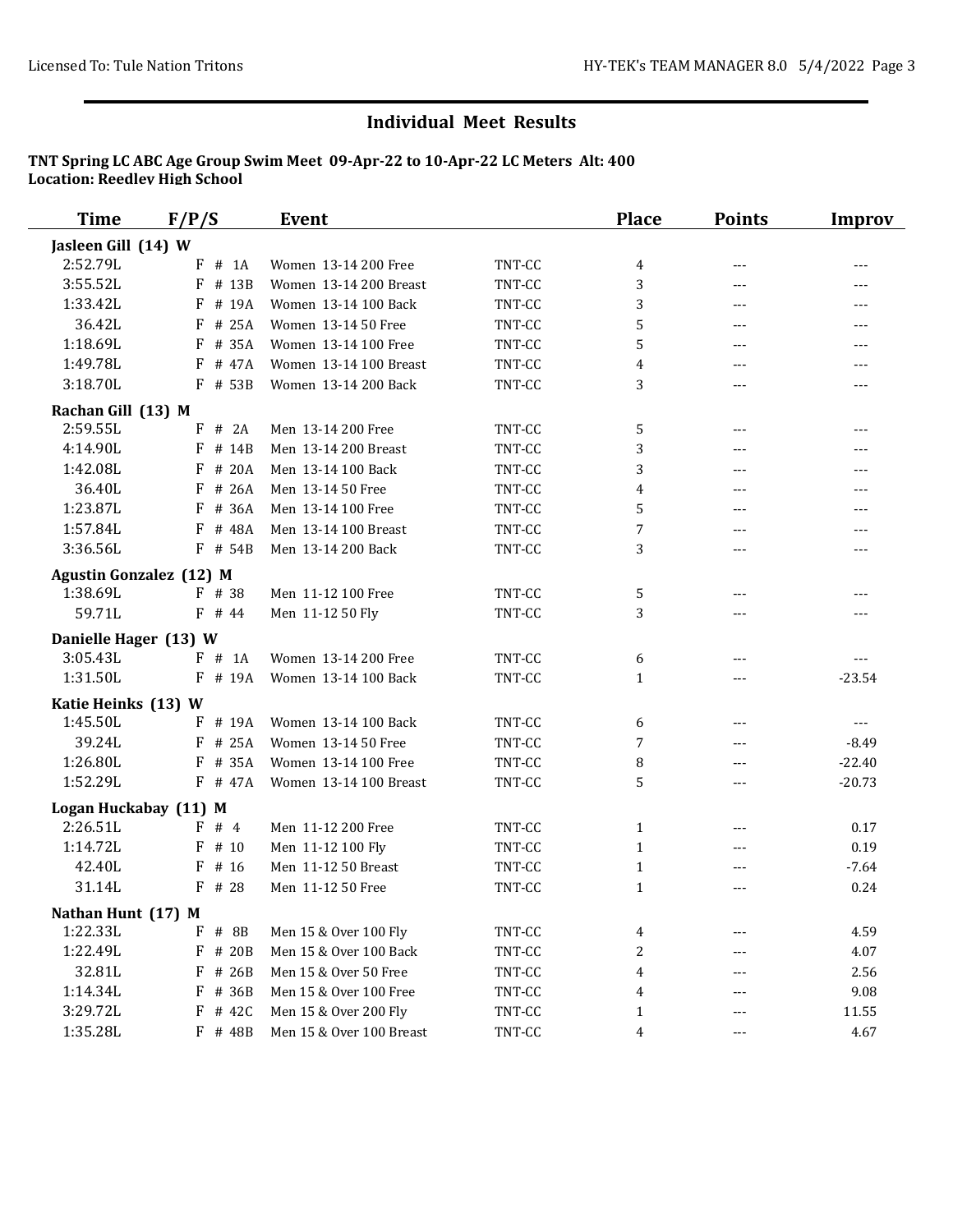| <b>Time</b>                           | F/P/S                 | <b>Event</b>                                          |        | <b>Place</b>   | <b>Points</b>              | <b>Improv</b>  |
|---------------------------------------|-----------------------|-------------------------------------------------------|--------|----------------|----------------------------|----------------|
| Isla Jay (11) W                       |                       |                                                       |        |                |                            |                |
| 1:53.64L                              | F#9                   | Women 11-12 100 Fly                                   | TNT-CC | 5              | $\cdots$                   | $-2.79$        |
| 48.47L                                | $F$ # 15              | Women 11-12 50 Breast                                 | TNT-CC | $\overline{7}$ | $\cdots$                   | $-3.15$        |
| 1:42.44L                              | # 21<br>F             | Women 11-12 100 Back                                  | TNT-CC | 10             | $\cdots$                   | $-9.98$        |
| 40.73L                                | # 27<br>F             | Women 11-12 50 Free                                   | TNT-CC | 21             | $---$                      | 2.09           |
| 1:28.68L                              | # 37<br>F             | Women 11-12 100 Free                                  | TNT-CC | 16             | $\cdots$                   | $-0.60$        |
| 48.47L                                | F<br># 43             | Women 11-12 50 Fly                                    | TNT-CC | 18             | $\qquad \qquad - -$        | $-1.59$        |
| 1:48.75L                              | F<br># 49             | Women 11-12 100 Breast                                | TNT-CC | 6              | ---                        | $-10.17$       |
| 46.16L                                | $F$ # 55              | Women 11-12 50 Back                                   | TNT-CC | 12             | $---$                      | $-2.29$        |
| Evan Jin $(9)$ M                      |                       |                                                       |        |                |                            |                |
| 1:32.97L                              | F<br># 40             | Men 10 & Under 100 Free                               | TNT-CC | 4              | $\cdots$                   | $---$          |
| <b>NS</b>                             | $\mathbf{F}$<br># 46  | Men 10 & Under 50 Fly                                 | TNT-CC | ---            | $---$                      | $\cdots$       |
| 2:29.94L DQ                           | # 52<br>F             | Men 10 & Under 100 Breast                             | TNT-CC | $---$          | ---                        | $---$          |
| 57.73L                                | # 58<br>F             | Men 10 & Under 50 Back                                | TNT-CC | 4              | ---                        | $---$          |
| Luke Johnson (11) M                   |                       |                                                       |        |                |                            |                |
| 2:18.14L                              | $F$ # 38              | Men 11-12 100 Free                                    | TNT-CC | 8              | $---$                      | $---$          |
| DQ                                    | $F$ # 50              | Men 11-12 100 Breast                                  | TNT-CC | ---            | ---                        | $\cdots$       |
| Mark Johnson (11) M                   |                       |                                                       |        |                |                            |                |
| 2:13.64L                              | $F$ # 38              | Men 11-12 100 Free                                    | TNT-CC | 7              | $---$                      | $---$          |
| 3:32.31L DQ                           | $F$ # 50              | Men 11-12 100 Breast                                  | TNT-CC | $---$          | ---                        | $---$          |
| Kody Kevorkian (17) M                 |                       |                                                       |        |                |                            |                |
| 1:13.06L                              | $F$ # 8B              | Men 15 & Over 100 Fly                                 | UN-CC  | 3              | $\qquad \qquad - -$        | $---$          |
| 3:01.51L                              | $F$ # 14C             | Men 15 & Over 200 Breast                              | UN-CC  | 3              | ---                        |                |
|                                       |                       |                                                       |        |                |                            |                |
| Isabella Klawitter (16) W<br>3:30.28L | $F$ # 13C             | Women 15 & Over 200 Breast                            | UN-CC  | 3              | $---$                      | 8.78           |
| 34.98L                                | # 25B<br>F            | Women 15 & Over 50 Free                               | UN-CC  | 7              | $---$                      | 2.01           |
| 1:16.13L                              | # 35B<br>F            | Women 15 & Over 100 Free                              | UN-CC  | 6              | $\cdots$                   | 5.18           |
| 1:38.72L                              | F # 47B               | Women 15 & Over 100 Breast                            | UN-CC  | 5              | $\cdots$                   | 3.71           |
|                                       |                       |                                                       |        |                |                            |                |
| Khloe Krumpelman (9) W                |                       |                                                       |        |                |                            |                |
| 1:14.80L                              | F # 17                | Women 10 & Under 50 Breast                            | TNT-CC | 18             | ---                        | $---$          |
| 55.12L<br>2:03.74L                    | # 29<br>F<br>$F$ # 39 | Women 10 & Under 50 Free                              | TNT-CC | 21             | ---                        | ---            |
| 1:03.01L                              | F # 57                | Women 10 & Under 100 Free<br>Women 10 & Under 50 Back | TNT-CC | 16             | ---                        | $---$          |
|                                       |                       |                                                       | TNT-CC | 16             | $\scriptstyle\mathtt{---}$ | $---$          |
| Lily Lewis (13) W                     |                       |                                                       |        |                |                            |                |
| 2:58.84L                              | $F$ # 1A              | Women 13-14 200 Free                                  | TNT-CC | 5              |                            | $-48.07$       |
| 1:35.18L                              | F<br># 19A            | Women 13-14 100 Back                                  | TNT-CC | 4              | ---                        | $-55.91$       |
| 37.73L                                | # 25A<br>F            | Women 13-14 50 Free                                   | TNT-CC | 5              |                            | 1.82           |
| 1:21.34L                              | F # 35A               | Women 13-14 100 Free                                  | TNT-CC | 6              | ---                        | $-0.08$        |
| 3:29.55L                              | F # 53B               | Women 13-14 200 Back                                  | TNT-CC | 4              | ---                        | $\overline{a}$ |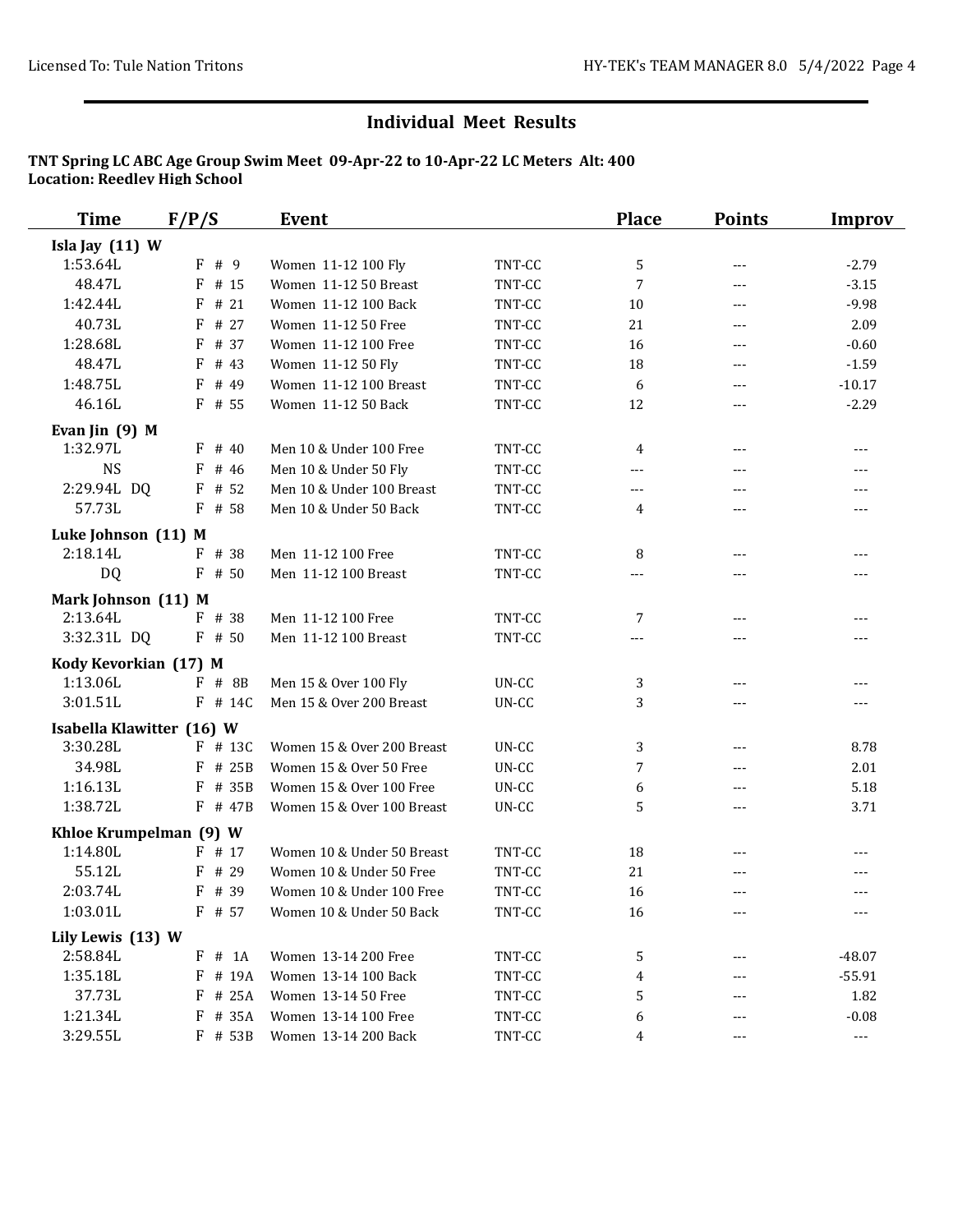| <b>Time</b>                  | F/P/S                            | <b>Event</b>               |        | <b>Place</b>     | <b>Points</b>       | <b>Improv</b>       |
|------------------------------|----------------------------------|----------------------------|--------|------------------|---------------------|---------------------|
| Malachi Lewis (11) M         |                                  |                            |        |                  |                     |                     |
| 54.66L                       | $F$ # 16                         | Men 11-12 50 Breast        | TNT-CC | 4                | $---$               | $\qquad \qquad - -$ |
| 1:47.93L                     | $F$ # 22                         | Men 11-12 100 Back         | TNT-CC | $\mathbf 5$      | $---$               | $-34.43$            |
| 39.60L                       | F # 28                           | Men 11-12 50 Free          | TNT-CC | 3                | $\qquad \qquad - -$ | $-4.66$             |
| 1:30.34L                     | F<br># 38                        | Men 11-12 100 Free         | TNT-CC | 4                | ---                 | $-0.67$             |
| 51.35L                       | $F$ # 56                         | Men 11-12 50 Back          | TNT-CC | 4                | ---                 | $\overline{a}$      |
| Titus Lewis (9) M            |                                  |                            |        |                  |                     |                     |
| 53.43L                       | $F$ # 18                         | Men 10 & Under 50 Breast   | TNT-CC | $\mathbf{1}$     | $---$               | $\qquad \qquad - -$ |
| 39.98L                       | $F$ # 30                         | Men 10 & Under 50 Free     | TNT-CC | $\mathbf 5$      | ---                 | $---$               |
| 1:29.62L                     | $F$ # 40                         | Men 10 & Under 100 Free    | TNT-CC | $\overline{c}$   | $---$               | $-3.10$             |
| Marlee Lininger (13) W       |                                  |                            |        |                  |                     |                     |
| 35.28L                       | $F$ # 25A                        | Women 13-14 50 Free        | TNT-CC | 4                | $---$               | $---$               |
| 1:17.45L                     | $F$ # 35A                        | Women 13-14 100 Free       | TNT-CC | 4                | ---                 | ---                 |
| <b>Benita Marshall (9) W</b> |                                  |                            |        |                  |                     |                     |
| 1:07.34L                     | $F$ # 17                         | Women 10 & Under 50 Breast | TNT-CC | 12               | $\qquad \qquad - -$ | $---$               |
| 2:02.37L                     | $F$ # 23                         | Women 10 & Under 100 Back  | TNT-CC | 11               | $---$               | $---$               |
| 45.85L                       | $F$ # 29                         | Women 10 & Under 50 Free   | TNT-CC | 7                | ---                 | ---                 |
|                              |                                  |                            |        |                  |                     |                     |
| Noa Martin (9) M             |                                  |                            |        |                  |                     |                     |
| 1:10.47L DQ                  | F # 18                           | Men 10 & Under 50 Breast   | TNT-CC | $\cdots$         | $---$               | $---$               |
| 49.56L                       | F # 30                           | Men 10 & Under 50 Free     | TNT-CC | 10               | ---                 | ---                 |
| 1:12.23L                     | # 46<br>F                        | Men 10 & Under 50 Fly      | TNT-CC | 6                | $---$               | ---                 |
| 2:15.99L                     | # 52<br>F                        | Men 10 & Under 100 Breast  | TNT-CC | $\overline{c}$   | ---                 | ---                 |
| 1:03.63L                     | $F$ # 58                         | Men 10 & Under 50 Back     | TNT-CC | 5                | $---$               | $---$               |
| Peyton Martin (11) W         |                                  |                            |        |                  |                     |                     |
| 2:59.64L                     | F # 3                            | Women 11-12 200 Free       | TNT-CC | 9                | $---$               | $- - -$             |
| 50.19L                       | F<br># 15                        | Women 11-12 50 Breast      | TNT-CC | 10               | $---$               | $-0.31$             |
| 36.35L                       | # 27<br>F                        | Women 11-12 50 Free        | TNT-CC | 8                | $---$               | $-1.61$             |
| 1:22.66L                     | $F$ # 37                         | Women 11-12 100 Free       | TNT-CC | 9                | $---$               | $-7.40$             |
| 48.34L                       | $F$ # 43                         | Women 11-12 50 Fly         | TNT-CC | 17               | $---$               | $-4.32$             |
| 1:51.77L                     | F<br># 49                        | Women 11-12 100 Breast     | TNT-CC | 8                | ---                 | $\cdots$            |
| 3:31.21L                     | $F$ # 61                         | Women 11-12 200 IM         | TNT-CC | $\mathbf 5$      | ---                 | $\cdots$            |
|                              | <b>Addison Mccullough (15) W</b> |                            |        |                  |                     |                     |
| 2:20.67L                     | $F$ # 1B                         | Women 15 & Over 200 Free   | UN-CC  | 2                |                     | 0.28                |
| 1:13.88L                     | $F$ # 7B                         | Women 15 & Over 100 Fly    | UN-CC  | $\boldsymbol{2}$ |                     | 1.25                |
| 30.75L                       | F # 25B                          | Women 15 & Over 50 Free    | UN-CC  | $\mathbf{2}$     |                     | 1.40                |
|                              | <b>Rowen Montgomery (11) M</b>   |                            |        |                  |                     |                     |
| 1:54.82L                     | F # 38                           | Men 11-12 100 Free         | TNT-CC | 6                |                     | $---$               |
| 1:11.20L                     | $F$ # 44                         | Men 11-12 50 Fly           | TNT-CC | 4                |                     |                     |
| 56.05L                       | $F$ # 56                         | Men 11-12 50 Back          | TNT-CC | 5                |                     | ---                 |
| Amy Murphy (17) W            |                                  |                            |        |                  |                     |                     |
| 1:24.74L                     | $F$ # 47B                        | Women 15 & Over 100 Breast | TNT-CC | 2                | $---$               | 2.73                |
| 2:54.61L                     | F # 59B                          | Women 15 & Over 200 IM     | TNT-CC | $\overline{c}$   | ---                 | 7.14                |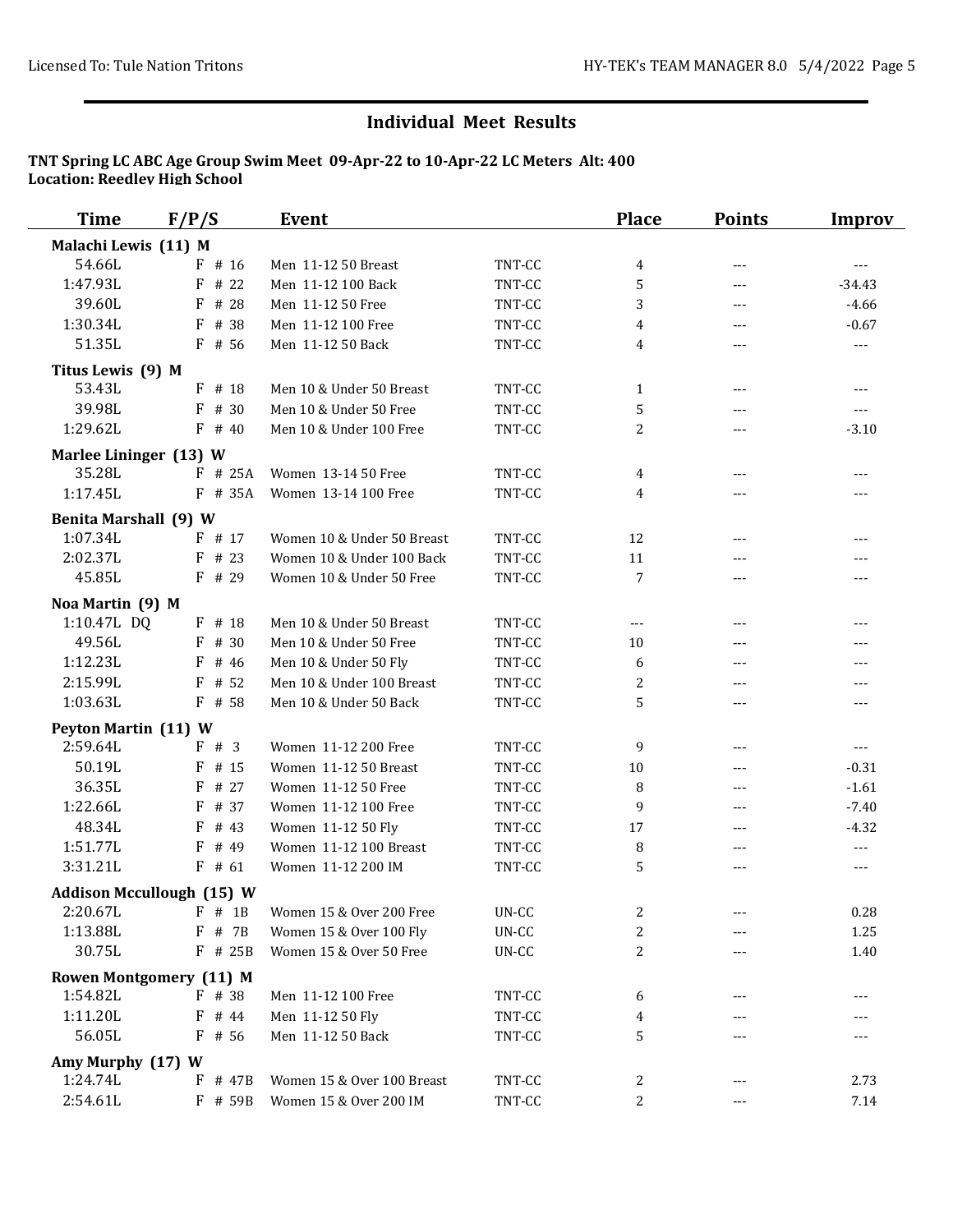| <b>Time</b>                   | F/P/S                  | Event                      |        | <b>Place</b>   | <b>Points</b>        | <b>Improv</b>       |
|-------------------------------|------------------------|----------------------------|--------|----------------|----------------------|---------------------|
|                               | Michelle Murphy (14) W |                            |        |                |                      |                     |
| 2:15.78L                      | # 1A<br>F              | Women 13-14 200 Free       | UN-CC  | $\mathbf{1}$   | $---$                | 2.30                |
| 29.62L                        | # 25A<br>F             | Women 13-14 50 Free        | UN-CC  | $\mathbf{1}$   | $\qquad \qquad - -$  | 1.30                |
| 1:02.16L                      | # 35A<br>F             | Women 13-14 100 Free       | UN-CC  | $\mathbf{1}$   | $---$                | 0.79                |
| 1:29.67L                      | # 47A<br>F             | Women 13-14 100 Breast     | UN-CC  | 1              | $\qquad \qquad - -$  | 4.36                |
| 4:53.76L                      | $F$ # 65B              | Women 13-14 400 Free       | UN-CC  | $\mathbf{1}$   | $---$                | 15.15               |
| Charlie Pack (8) W            |                        |                            |        |                |                      |                     |
| 1:07.80L                      | $F$ # 17               | Women 10 & Under 50 Breast | TNT-CC | 13             | $---$                | $---$               |
| 44.89L                        | $F$ # 29               | Women 10 & Under 50 Free   | TNT-CC | 6              | ---                  | $---$               |
| Stella Pack (11) W            |                        |                            |        |                |                      |                     |
| 3:23.36L                      | F # 3                  | Women 11-12 200 Free       | TNT-CC | 15             | $---$                | $---$               |
| 55.50L                        | $F$ # 15               | Women 11-12 50 Breast      | TNT-CC | 24             | $---$                | ---                 |
| 39.42L                        | $F$ # 27               | Women 11-12 50 Free        | TNT-CC | 16             | $---$                | $---$               |
| Jade Perez (13) W             |                        |                            |        |                |                      |                     |
| 1:15.46L                      | $F$ # 35A              | Women 13-14 100 Free       | TNT-CC | 5              | $---$                | $-1.27$             |
| 1:46.10L                      | $F$ # 47A              | Women 13-14 100 Breast     | TNT-CC | 2              | $\sim$ $\sim$ $\sim$ | $-10.30$            |
| 3:12.64L                      | $F$ # 59A              | Women 13-14 200 IM         | TNT-CC | 3              | $\cdots$             | $-15.95$            |
| 5:54.80L                      | $F$ # 65B              | Women 13-14 400 Free       | TNT-CC | $\overline{c}$ | ---                  | $---$               |
| Dylan Price (13) M            |                        |                            |        |                |                      |                     |
| 2:02.83L                      | $F$ # 8A               | Men 13-14 100 Fly          | TNT-CC | 5              | $---$                | $---$               |
| 1:52.89L                      | $F$ # 20A              | Men 13-14 100 Back         | TNT-CC | 4              | $---$                | $---$               |
| 42.81L                        | # 26A<br>F             | Men 13-14 50 Free          | TNT-CC | 7              | $---$                | $---$               |
| 1:30.93L                      | # 36A<br>F             | Men 13-14 100 Free         | TNT-CC | 6              | ---                  | $---$               |
| 2:14.24L                      | F # 48A                | Men 13-14 100 Breast       | TNT-CC | 8              | $---$                | $\cdots$            |
| Ivan Rodriguez (13) M         |                        |                            |        |                |                      |                     |
| 2:40.43L                      | F # 2A                 | Men 13-14 200 Free         | TNT-CC | 4              | $---$                | $-0.57$             |
| 1:20.81L                      | # 8A<br>F              | Men 13-14 100 Fly          | TNT-CC | 3              | $---$                | $\qquad \qquad - -$ |
| 1:15.49L                      | # 20A<br>F             | Men 13-14 100 Back         | TNT-CC | $\overline{c}$ | $---$                | $-4.27$             |
| 32.77L                        | # 26A<br>F             | Men 13-14 50 Free          | TNT-CC | 4              | $---$                | $-0.28$             |
| 1:10.69L                      | # 36A<br>F             | Men 13-14 100 Free         | TNT-CC | 3              | ---                  | $-3.99$             |
| 1:37.89L                      | # 48A<br>F             | Men 13-14 100 Breast       | TNT-CC | 4              | ---                  | $-58.30$            |
| 2:43.53L                      | $F$ # 54B              | Men 13-14 200 Back         | TNT-CC | $\mathbf{1}$   | ---                  | $---$               |
| 2:50.49L                      |                        | F # 60A Men 13-14 200 IM   | TNT-CC | 3              |                      | $-4.24$             |
|                               |                        |                            |        |                |                      |                     |
| Carly Ruiz (12) W             |                        |                            |        |                |                      |                     |
| 1:56.19L                      | $F$ # 21               | Women 11-12 100 Back       | TNT-CC | 15             |                      |                     |
| 42.45L                        | $F$ # 27               | Women 11-12 50 Free        | TNT-CC | 23             | ---                  |                     |
| <b>Brooke Seliskar (10) W</b> |                        |                            |        |                |                      |                     |
| 3:40.42L                      | $F$ # 5                | Women 10 & Under 200 Free  | TNT-CC | 5              |                      |                     |
| 1:57.03L                      | $F$ # 23               | Women 10 & Under 100 Back  | TNT-CC | 7              |                      |                     |
| 48.07L                        | $F$ # 29               | Women 10 & Under 50 Free   | TNT-CC | 13             | ---                  | ---                 |
| Macie Silveira (12) W         |                        |                            |        |                |                      |                     |
| 5:00.95L                      | $F$ # 13A              | Women 11-12 200 Breast     | TNT-CC | 3              | ---                  |                     |
| 1:02.74L                      | $F$ # 15               | Women 11-12 50 Breast      | TNT-CC | 26             | ---                  |                     |
| 44.86L                        | $F$ # 27               | Women 11-12 50 Free        | TNT-CC | 25             |                      | $---$               |